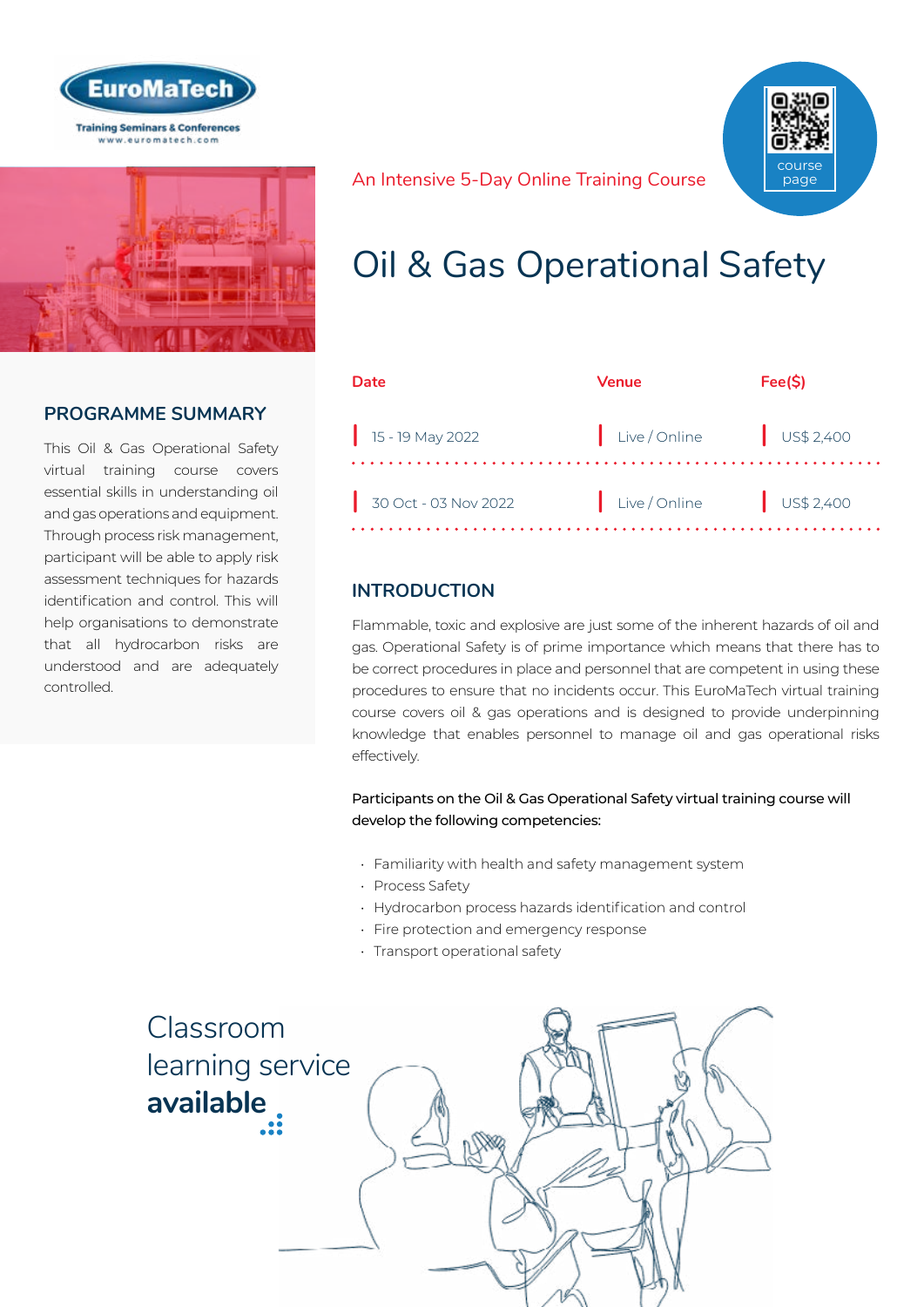### **TRAINING METHODOLOGY**

Participants on EuroMaTech's Oil & Gas Operational Safety virtual training course will learn by active participation through the use of exercises, case studies and open discussion forums. Videos shown will encourage further discussions and delegates are encouraged to bring forth experiences and problems from their own organisations.

#### **In-house Training**

EuroMaTech is capable of conducting this training programme exclusively for your delegates. Please e-mail us on inhouse@euromatech.ae for further information and/or to receive a comprehensive proposal.



**Email Address:** info@euromatech.ae

**Website:** www.euromatech.com

#### **WHO SHOULD ATTEND**

#### EuroMaTech's Oil & Gas Operational Safety virtual training course is suitable for:

- Managers
- Team Leaders
- Supervisors
- Production and Process Engineers
- Maintenance Personnel
- Personnel interested in developing skills in this area
- All personnel involved in planning and implementing the organisation's HSE management system

#### **PROGRAMME OBJECTIVES**

#### Participants attending the Oil & Gas Operational Safety virtual training course should be able to:

- Categorise the hazards inherent in oil and gas arising from the storage and processing of raw materials and products
- Outline the risk management techniques used in the oil and gas industries
- Explain the purpose and content of an organisation's documented evidence to provide a convincing and valid argument that a system is adequately safe
- Recognise the purpose of and procedures for investigating incidents and how the lessons learnt can be used to improve health and safety in the oil and gas industries
- Illustrate Process Safety
- Formulate Emergency Plans

### **QUALITY CERTIFICATIONS & ACCREDITATIONS**

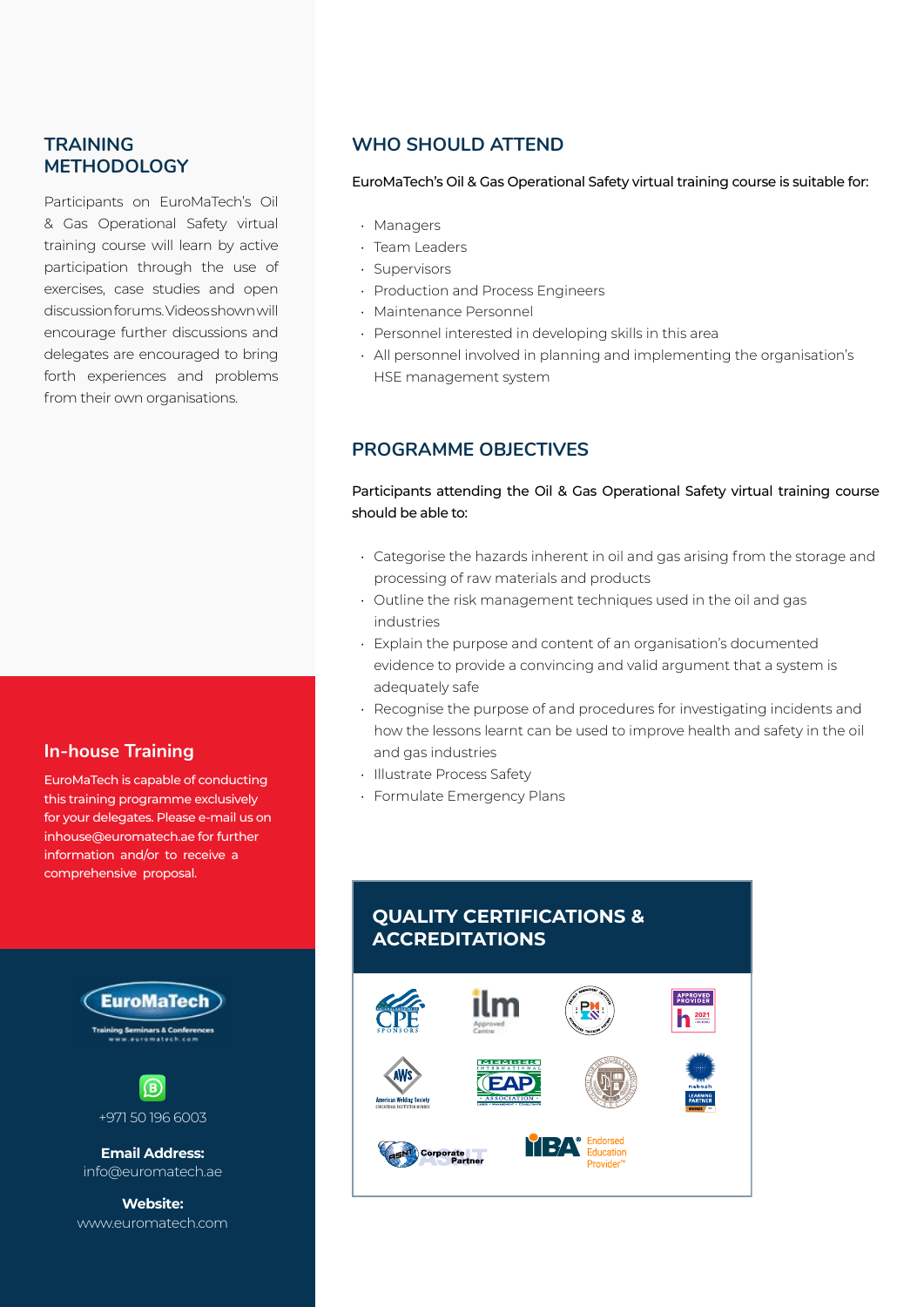# **COURSE OUTLINE**



### **Day 1**

#### Health, Safety and Environmental Management

- Process Safety Management (PSM)
- Learning from incidents
- Hazards inherent in oil and gas
- Risk management techniques used in the oil and gas industries
- Work permit systems
- Safety Reports

## **Day 2** Process Safety

- Mechanics of failure
- Safe containment of hydrocarbons
- Plant operation and maintenance
- Start-up and shut down
- Fire hazards
- Furnaces and boiler operations

## **Day 3**

## Risk Assessment Techniques

- Framework for risk assessment
- Hazard and Operability Study 'HAZOP'
- The Bow-tie model
- Inherent Safer design
- Safety Integrity Level 'SIL'
- Hazardous Area Classification

## **Day 4**

#### Fires, Explosions and Emergency Response

- Fire and explosion in the oil and gas industries
- Types of fire
- Types of explosion
- Fire and explosion risk analysis
- Fire and explosion protective systems
- Emergency Plans and response

## **Day 5**

#### Transport Operations Safety

- Diving activities
- Maritime transport
- Land transport